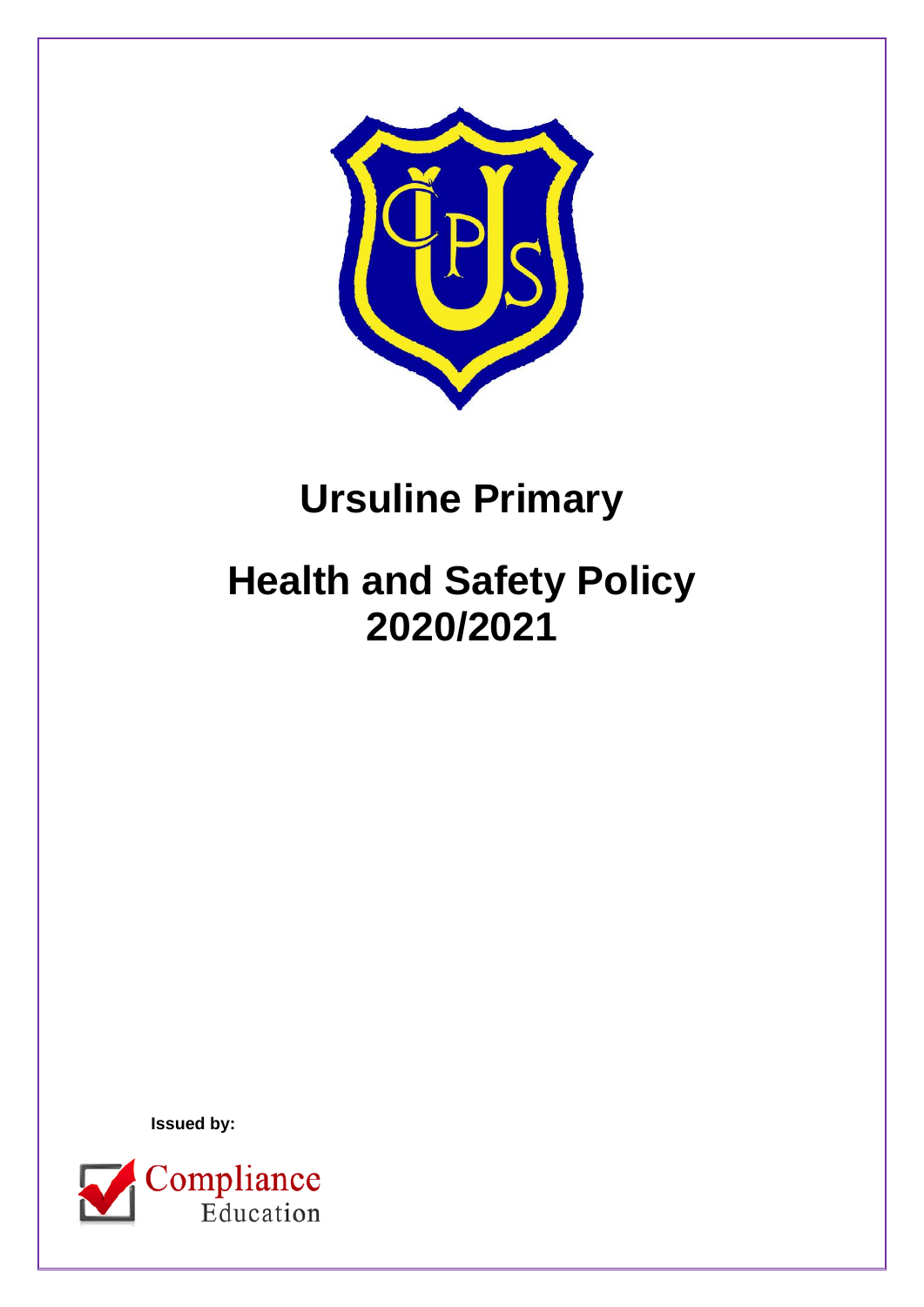# **CONTENTS**

# Page

| The Lifting Operations and Lifting Equipment Regulations (L.O.L.E.R.) 199819                                                  |    |
|-------------------------------------------------------------------------------------------------------------------------------|----|
| The Dangerous Substances and Explosive Atmospheres Regulations 200219                                                         |    |
|                                                                                                                               |    |
| Public Health (Control of Disease) Act 1984 amended in 2020 to include The Health Protection<br>(Coronavirus) Regulation 2020 | 19 |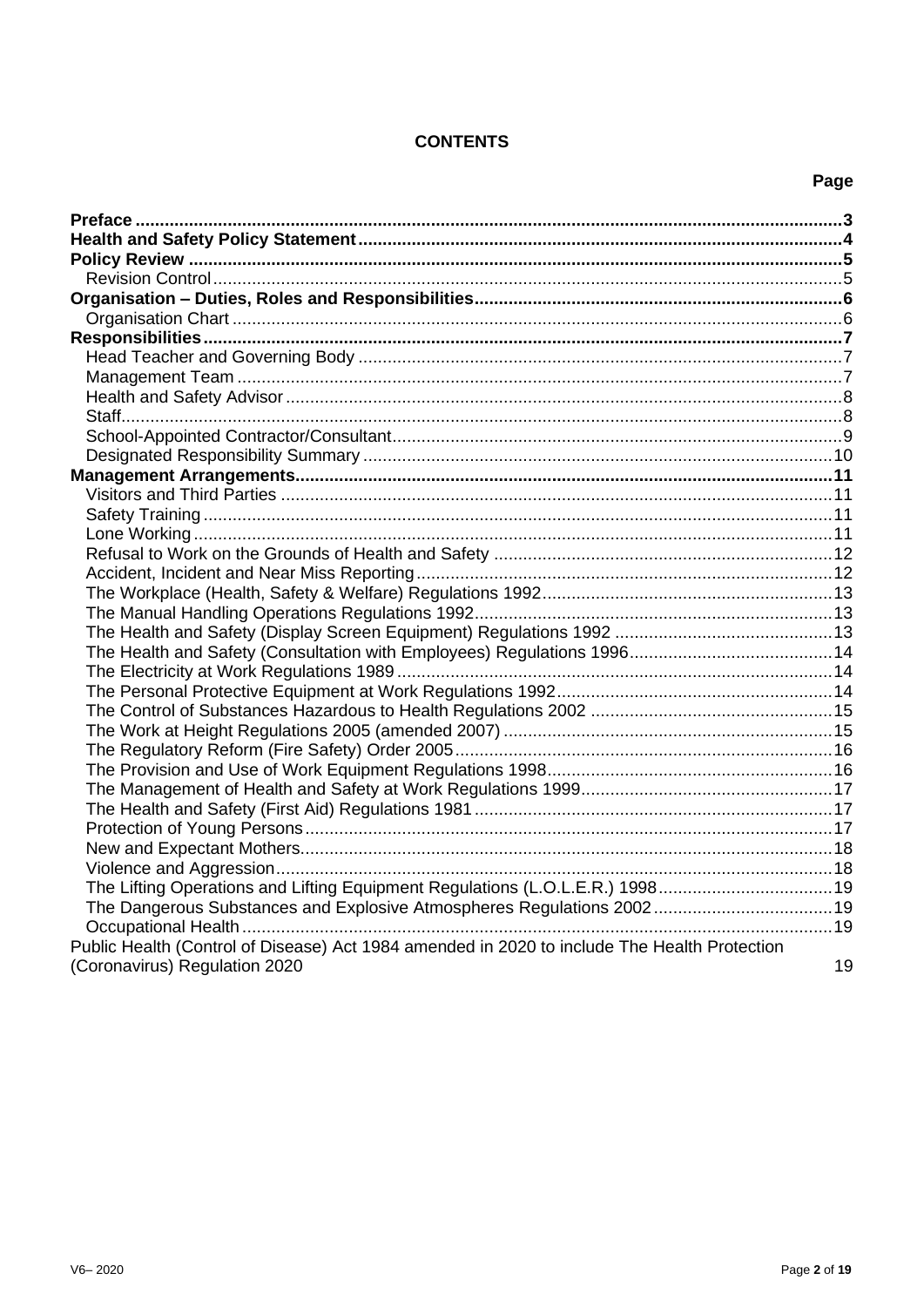# <span id="page-2-0"></span>**Preface**

This is the Health and Safety Policy for Ursuline Primary School, who will be referred to as 'the School'.

The document contains information which must be followed in order to ensure the continued health, safety and welfare of the School's employees and contractors whilst continuing to comply with the legislation which governs the work we undertake.

This is a comprehensive document that comprises of the following three sections:

- The Health and Safety Policy Statement.
- The Organisational Duties.
- The Arrangements for Managing Health and Safety.

#### **Health and Safety Policy Statement**

This is a general statement of the intentions of the School with regard to Health and Safety. The policy statement is signed and dated by the most senior member of the Management Team and therefore indicates that Health and Safety is highly regarded, with full commitment to it from the most senior level of the School.

#### **The Organisational Duties**

This section commences with a chart showing the safety structure of the School. It is followed by a list of individual responsibilities of personnel and contractors.

#### **Arrangements for Managing Health and Safety**

This section will contain information that will need to be followed by all levels of management, to ensure that the School complies with current legislation and to reduce the risk to all persons who may be affected by the works carried out on the School's behalf.

In order to reduce accidents and incidents, all personnel and contractors must adhere to the policies whilst carrying out the School's undertakings.

Where help is needed, the School engages the Health and Safety support services of Compliance Health and Safety Ltd, for providing competent advice on safety matters, guidance on risk management, safety auditing, safety inspections, advice on training and, should the need occur, to investigate or advise on accidents.

| The School | <b>Ursuline Primary School</b>     |
|------------|------------------------------------|
| Compliance | <b>Compliance Education Ltd</b>    |
| HSE.       | <b>Health and Safety Executive</b> |
| ACoP       | Approved Code of Practice          |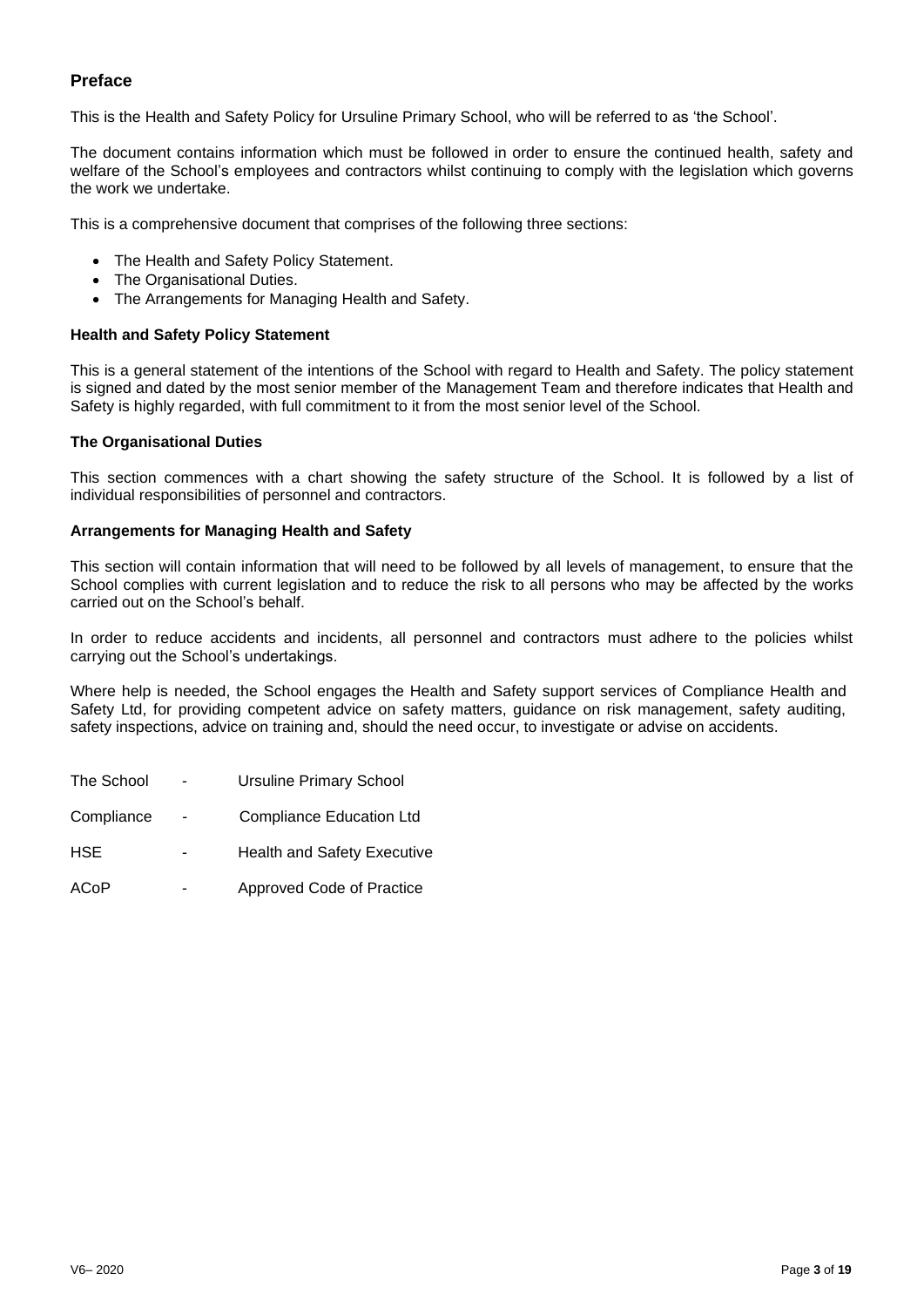# <span id="page-3-0"></span>**Health and Safety Policy Statement**

In accordance with its duty under section 2(3) of the Health and Safety at Work etc. Act 1974, and in fulfilling its obligations to employees and members of the public who may be affected by its activities, the School has produced the following statement of policy in respect of Health and Safety:

It is our aim to achieve a working environment that is free of work-related accidents and ill health and to this end we will pursue continuing improvements from year to year.

The School recognises its Health and Safety duties under the Health and Safety at Work etc. Act 1974 and the Management of Health and Safety at Work Regulations 1999, and all concomitant legislation, to ensure, so far as is reasonably practicable, the health and welfare at work of all employees.

Particular attention will be paid to duties required, namely:

- Provision and maintenance of safe plant and systems of work.
- Safe and healthy use, handling and storage of articles and substances.
- Provision of necessary information, instruction, training and supervision.

We undertake to discharge our statutory duties by:

- Identifying hazards in the workplace, assessing the risks related to them, and implementing appropriate preventative and protective measures.
- Providing and maintaining safe plant and work equipment.
- Establishing and enforcing safe methods of work.
- Recruiting and appointing personnel who have the skills, abilities and competence commensurate with their role and level of responsibility.
- Ensuring that tasks given to employees are consistent with their skills, knowledge and ability to perform.
- Ensuring that technical competence is maintained through the provision of refresher training as appropriate.
- Promoting awareness of Health and Safety and of good practice through the effective communication or relevant information.
- Furnishing sufficient resources needed to meet these objectives.

A successful Health and Safety programme is dependent on the participation and co-operation of all employees. All employees are aware that they have a legal duty to:

- Exercise reasonable care for the Health and Safety of themselves and others who may be affected by their acts or omissions at work.
- Co-operate with and assist the employer in meeting statutory obligations.
- Not intentionally or recklessly interfere with anything provided in the interests of health, safety and welfare.

Our Health and Safety Policy will be reviewed annually as a minimum, to monitor its effectiveness and to ensure that it reflects changing needs and circumstances. The Policy will be subject to additional review to reflect changes to legislative requirements, changes to key personnel in the School, and advancement in technologies which affect the School's activities.

Copies of this Health and Safety Policy Statement will be displayed in the workplace. The full School Health and Safety Policy will be available for all employees to read.

All Employees, external Consultants and Contractors employed by the School will be expected to comply with this Health and Safety Policy.

Signed: ...................................................................... Head Teacher Date: …………………………..

Review Date: August 2021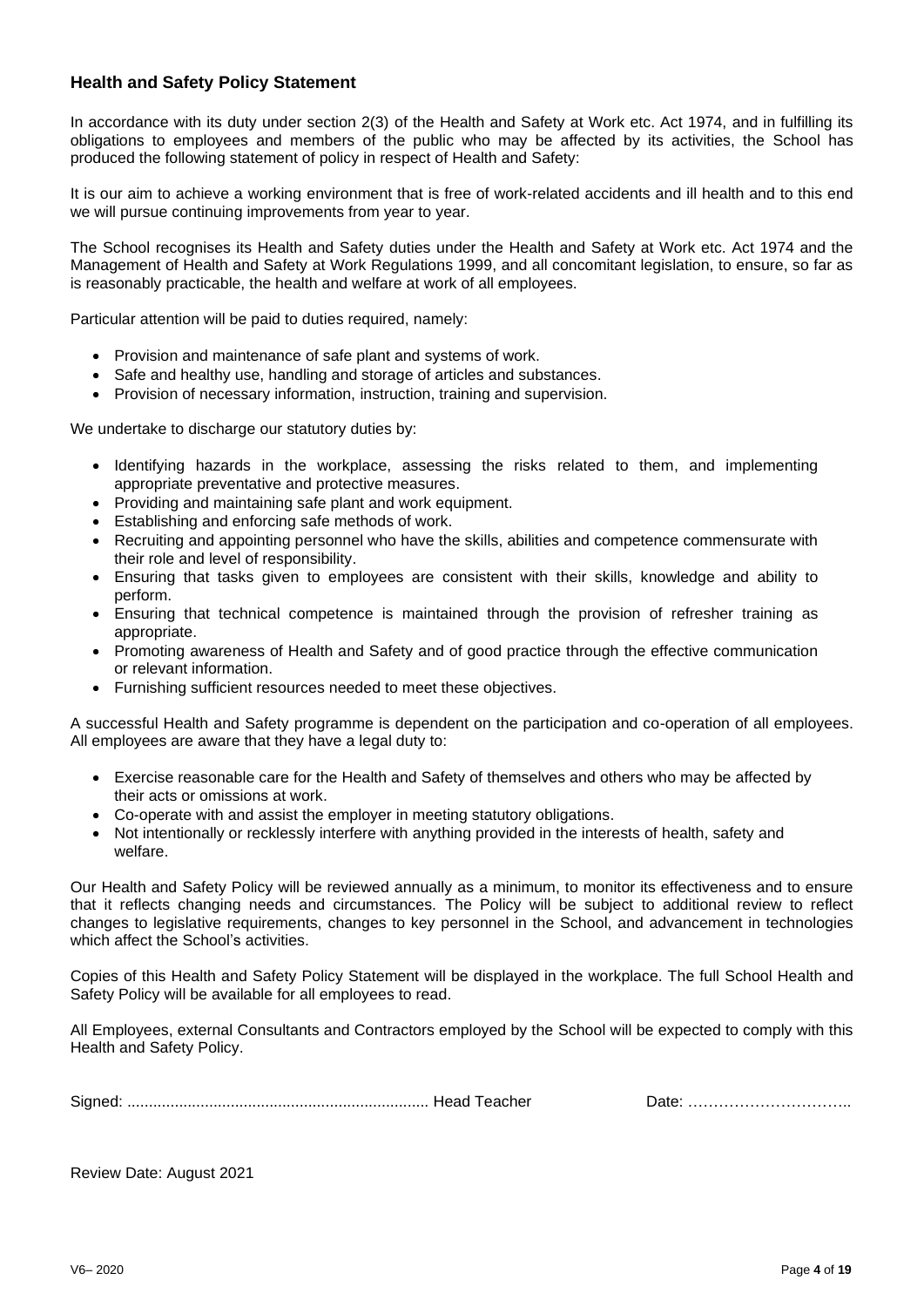#### <span id="page-4-0"></span>Policy Review

The School shall review their Health and Safety Policy annually, or more frequently if deemed prudent to do so. This review shall cover all sections of the Policy and shall ensure that:

- The responsibilities reflect the current staffing of the School.
- The arrangements remain unchanged.
- The safe working procedures are still applicable.

Additionally, the Policy shall be reviewed as necessary to reflect any changes in Legislation, significant School appointments and/or relevant technological advancements.

The Policy review will be completed by the appointed Health and Safety advisors in conjunction with the School's appointed personnel. Evidence of the Policy review will be summarised in the table below.

## <span id="page-4-1"></span>**Revision Control**

| <b>Compliance</b>               |             | Karen Walsh                                                                                                                      | <b>Advisor Signature</b> | K L Walsh      |
|---------------------------------|-------------|----------------------------------------------------------------------------------------------------------------------------------|--------------------------|----------------|
| <b>School Approval</b>          |             |                                                                                                                                  |                          |                |
| <b>Version</b><br><b>Number</b> | <b>Date</b> | <b>Summary Details</b>                                                                                                           |                          | <b>By Whom</b> |
| 005                             | 08/08/2019  | H&S Policy - version 5                                                                                                           |                          | <b>KW</b>      |
| 006                             | 30/08/2020  | H&S Policy Annual review                                                                                                         |                          | <b>KW</b>      |
|                                 | 30/08/2020  | Public Health (Control of Disease) Act 1984 amended in<br>2020 to include The Health Protection (Coronavirus)<br>Regulation 2020 |                          | <b>KW</b>      |
|                                 |             |                                                                                                                                  |                          |                |
|                                 |             |                                                                                                                                  |                          |                |
|                                 |             |                                                                                                                                  |                          |                |
|                                 |             |                                                                                                                                  |                          |                |
|                                 |             |                                                                                                                                  |                          |                |
|                                 |             |                                                                                                                                  |                          |                |
|                                 |             |                                                                                                                                  |                          |                |
|                                 |             |                                                                                                                                  |                          |                |
|                                 |             |                                                                                                                                  |                          |                |
|                                 |             |                                                                                                                                  |                          |                |
|                                 |             |                                                                                                                                  |                          |                |
|                                 |             |                                                                                                                                  |                          |                |
|                                 |             |                                                                                                                                  |                          |                |
|                                 |             |                                                                                                                                  |                          |                |
|                                 |             |                                                                                                                                  |                          |                |
|                                 |             |                                                                                                                                  |                          |                |
|                                 |             |                                                                                                                                  |                          |                |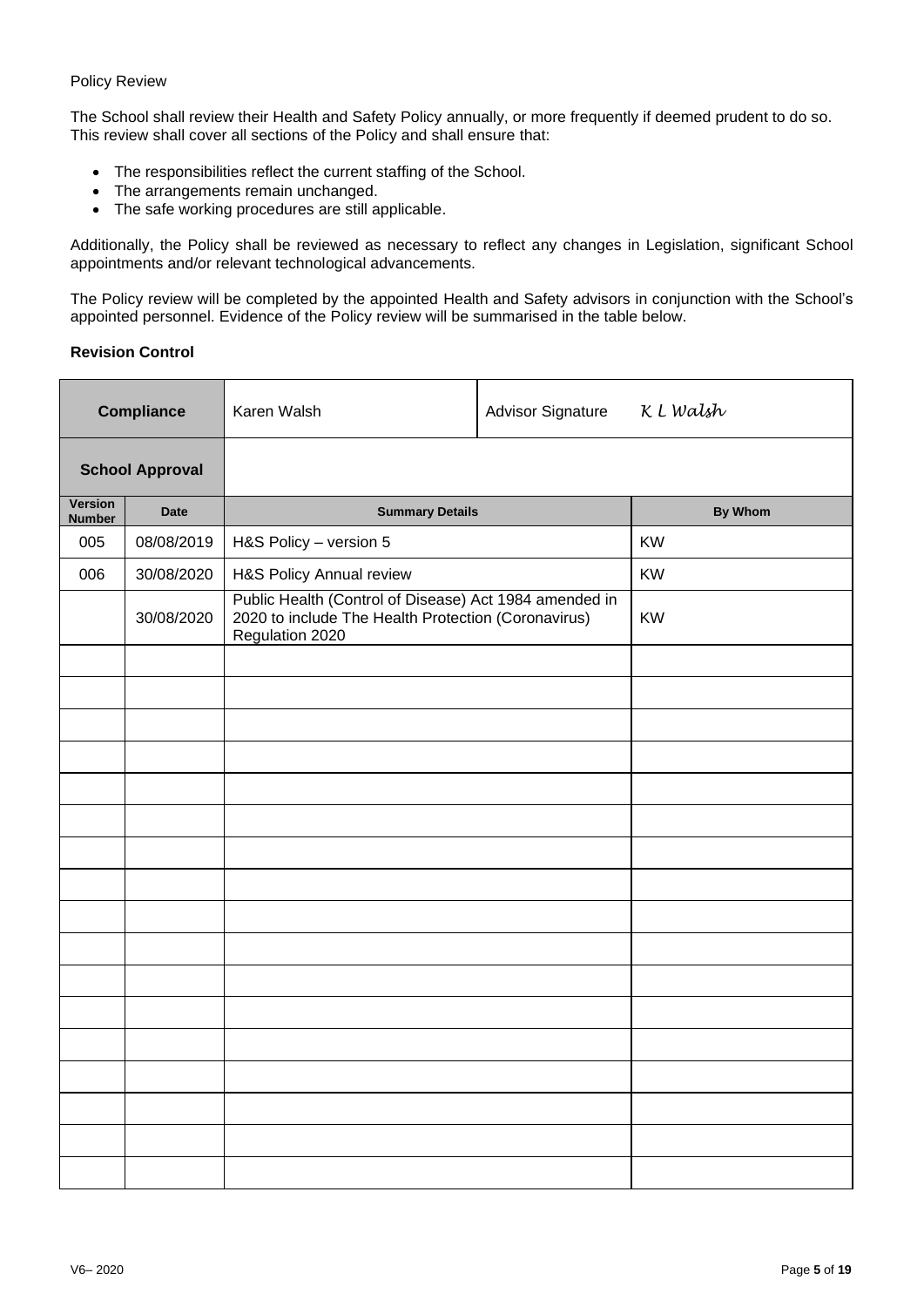# <span id="page-5-0"></span>**Organisation – Duties, Roles and Responsibilities**

# <span id="page-5-1"></span>**Organisation Chart**

The School have identified and included specific responsibilities in relation to Health and Safety, as they relate to each post in the organisation.



**Ursuline Primary School,** Nicholas Road, Blundellsands Liverpool L23 6TT

#### **Compliance Education Ltd**  Business First,

25 Goodlass Road, Speke, Liverpool, L24 9HJ

**Telephone Numbers: Telephone Numbers:** Office: 0151 924 1704 Chicago Chicago Chicago Chicago Chicago Chicago Chicago Chicago Chicago Chicago Chicago Chicago Chicago Chicago Chicago Chicago Chicago Chicago

Karen Walsh 07769576895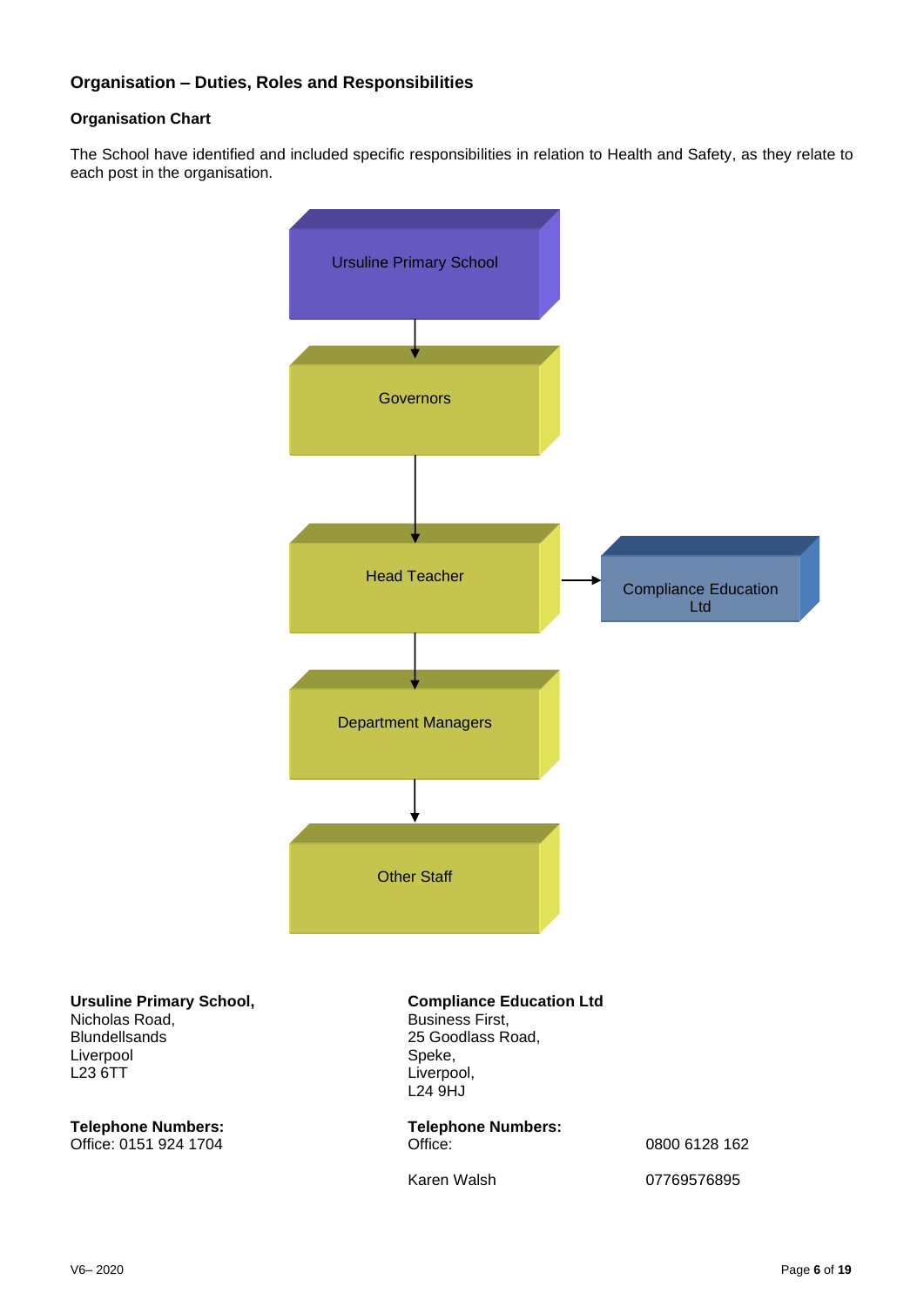# <span id="page-6-0"></span>**Responsibilities**

# <span id="page-6-1"></span>**Head Teacher and Governing Body**

The Head Teacher and the Governing Body have ultimate responsibility for ensuring that the School fulfils its legal responsibilities that Policy objectives are achieved, and that effective management is in place for the achievement of the policies concerned with health, safety and welfare. Head Teacher will also ensure that School policies are reviewed as appropriate, in order to secure continuing compliance with existing policies, current legislation and any changes in the law. To these ends, they will ensure the allocation of the resources necessary to maintain sound and efficient Health and Safety arrangements.

# <span id="page-6-2"></span>**Management Team**

The personnel appointed to these job roles are responsible for implementing this Health and Safety Policy on a day-to-day basis. This includes encouraging and assisting the School in reviewing and developing safety procedures and ensuring that established rules and safe working practices are adhered to. They must also ensure that employees are properly trained and receive the support they need to perform their duties. A summary of their duties is as follows:

- Ensure that necessary consideration is given at all times to the requirements of this Health and Safety Policy and, in particular, to the following:
	- o Safe methods of working.
	- o Induction training including Health and Safety matters.
	- o Welfare facilities.
	- o Fire precautions.
	- o Hazards arising from work activity.
	- $\circ$  Carrying out workplace inspections and advising, as and where necessary, on how to improve methods of working.
	- $\circ$  Investigating accidents and dangerous occurrences and recommending means of preventing recurrence.
	- o Advising and assisting with safety training of personnel.
- They know their own responsibilities for implementing this Health and Safety Policy, as well as those of the employees they are responsible for.
- All accidents, incidents, near misses and dangerous occurrences are fully investigated and preventative actions are recommended in close liaison with the Health and Safety Advisor.
- Documented safe systems of work are implemented and are adhered to.
- They are aware of, and implement, all safe working practices and procedures.
- Ensuring that all necessary arrangements are made and maintained in respect of emergency plan(s) and procedures.
- Ensuring that all relevant statutory records are regularly maintained and inspected.
- Ensuring that all activities carried out by School employees will not create a risk or hazard to anyone (either employees or non-employees).
- Ensuring, likewise, that no operation carried out by contractors will place employees, or members of the public, at risk.
- Ensuring that all employees are adequately trained and competent to carry out the work allotted to them without risk.
- Ensuring that, where Health and Safety training needs are identified, arrangements for training will be made as appropriate.
- Ensuring that all School procedures are adhered to at all times.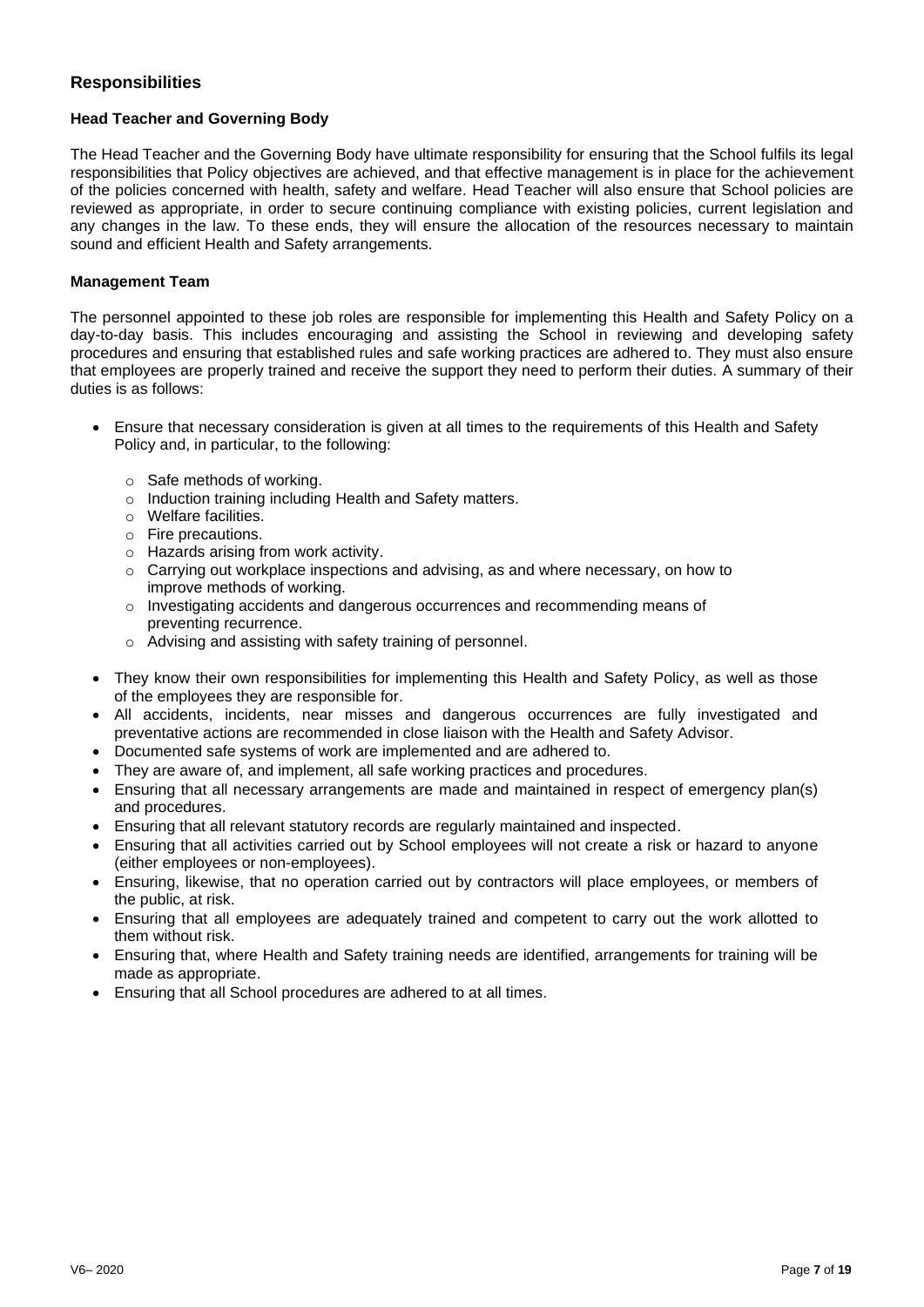#### <span id="page-7-0"></span>**Health and Safety Advisor**

The School has appointed COMPLIANCE as their Health and Safety Advisor and source of competent advice, to assist in undertaking the measures required to comply with the requirements and prohibitions imposed by or under the relevant statutory provisions.

The Health and Safety Advisor advises the School management team on the implementation of this Health and Safety Policy, established schedules and safe working practices, and providing employees with information about precautions in general.

The Health and Safety Advisor has the responsibility for the following:

- Ensuring the School is aware of statutory obligations and recommended Codes of Practice.
- Advising the School management team of their responsibilities for accident prevention and avoidance of Health and Safety hazards.
- Interpreting and keeping the School management team and Employees informed of new and developing legislation and other standards.
- Advising where improvements in Health and Safety standards or practices are appropriate.
- Regular health, safety, and housekeeping inspections which cover buildings, plant, equipment, services, and fire arrangements, to ensure conformity with regulations.
- Maintaining statutory safety records and making statutory safety returns, in addition to maintaining Health and Safety records required by the School.
- Advising on possible hazards when considering the introduction of new machinery, new materials, new processes, or changes to existing ones.
- Overseeing and reviewing accident investigations and assisting in preparing statistics to enable monitoring of Health and Safety performance.
- Identifying Health and Safety training needs and advising on suitable training programmes.
- The provision of guidance regarding first aid, fire safety, and emergency procedures as required.

### <span id="page-7-1"></span>**Staff**

All staff of the School will ensure that:

- They are fully conversant with this Health and Safety Policy.
- They co-operate with the School in meeting its statutory duties.
- They take reasonable care of themselves and others who may be affected by their acts or omissions.
- They do not intentionally or recklessly interfere with or misuse anything provided in the interest of Health and Safety.
- All accidents, incidents, near misses and dangerous occurrences are immediately reported verbally to their direct Supervisor or Line Manager.
- They are fully conversant with all emergency procedures applicable to the area in which they are working.
- All equipment provided for personal safety is used and maintained in a condition fit for that use, and any defects are reported immediately to their direct Supervisor or Line Manager.
- Where an employee identifies any condition which in his or her opinion is hazardous, the situation is immediately reported to their direct Supervisor or Line Manager verbally, by telephone or e-mail.
- During the course of their normal duties, they use equipment and facilities that are fit and proper for the intended purpose in a safe, correct manner, as provided within the following categories:
	- o Arranged, provided and/or otherwise approved by the School.
	- $\circ$  Provided by the Client or Contractor with specific authorisation that they may be used by employees of the School.
	- o Provided for unrestricted use by members of the general public.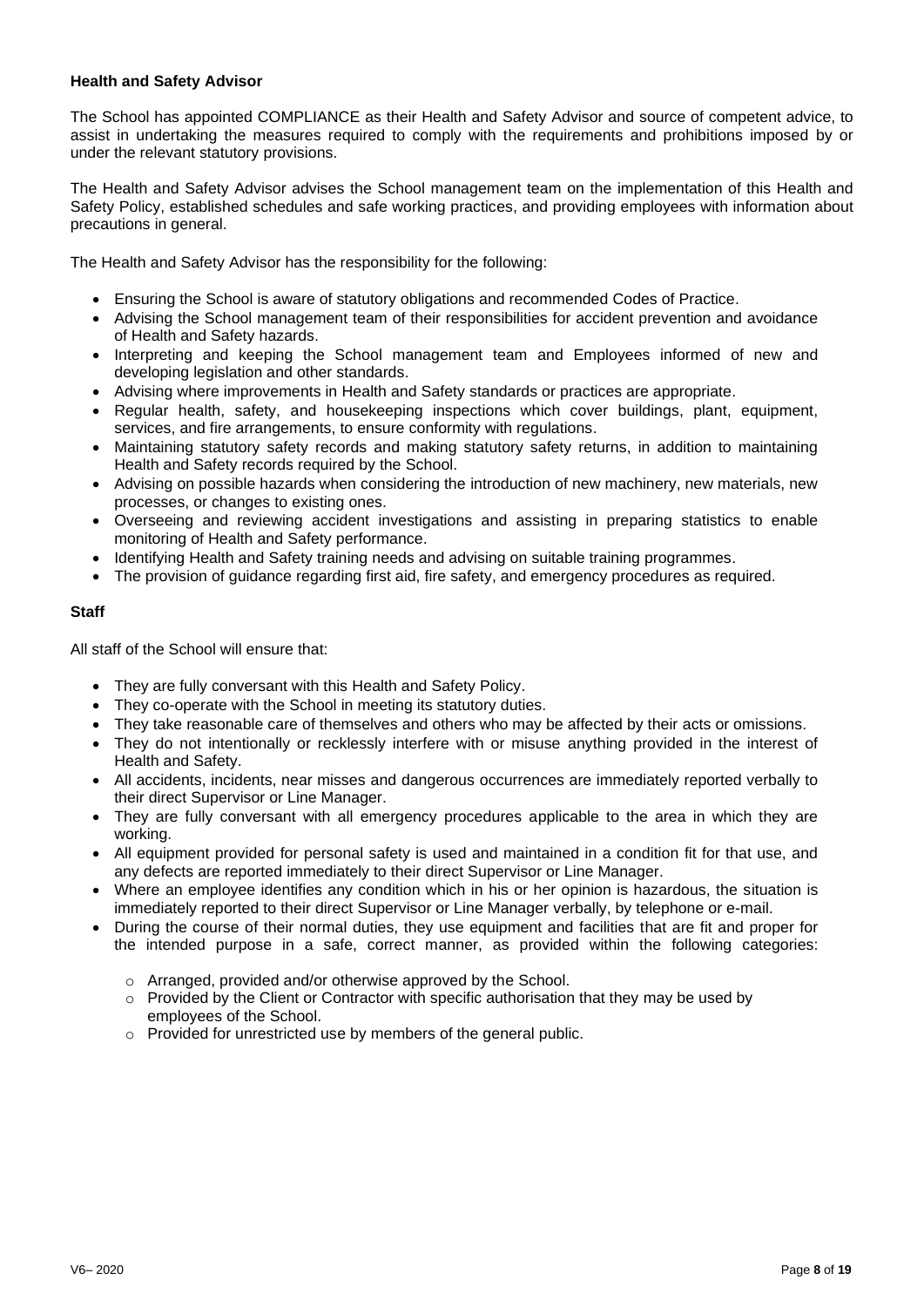# <span id="page-8-0"></span>**School-Appointed Contractor/Consultant**

The School may require, from time-to-time, the services of Contractors/Consultants to undertake specialist or nonroutine work activities which School employees are unable to undertake. All Contractors/Consultants appointed by the School must be able to provide auditable evidence of their competency.

A summary of their duties is as follows:

- Will be required to show that they have the necessary expertise and equipment to carry out the particular tasks they have been employed for.
- Will be required to ensure that their work is carried out in a safe manner and that their operatives have been given adequate training.
- Where a Contractor/Consultant is bringing 10 persons or more onto the School premises, they will be required to nominate a 'Safety Supervisor'. This person is required to liaise with the School management team and/or COMPLIANCE to ensure that all arrangements for safety, health and welfare are dealt with. The appointed Contractor/Consultant 'Safety Supervisor' will also be required to carefully monitor and supervise the personnel they are responsible for, ensuring compliance with all relevant regulations and the requirements of the School Health and Safety Policy.
- Contractors/Consultants are reminded of their responsibilities, not only to their own employees, but also to all other contractors' employees and others who may be affected by their works, including members of the public.
- They must ensure that the School is provided with any information available that may affect Health and Safety on site.
- Where any works of a hazardous or dangerous nature are contemplated, they must provide risk assessments and discuss and agree the most suitable method of carrying out the operation with the School prior to commencing work.
- All plant and equipment provided by the Contractor/Consultant for use by their own personnel, requiring regular inspection or testing, must be maintained and tested as required. Copies of all necessary certificates and registers must be available for review by the School. Where weekly inspections are required, copies of documentation must be provided to the School.
- Contractors/Consultants who will use any material or substances likely to jeopardise the Health and Safety of others must provide the School with specific risk assessments (as required by Control of Substances Hazardous to Health Regulations) that provide all necessary and adequate safety measures.
- Where equipment is to be used which is likely to exceed the levels permitted by the Control of Noise at Work Regulations 2005, the Contractor/Consultant should inform the School in order to ensure that adequate steps are taken to reduce exposure to School employees.
- Contractors/Consultants are requested to ensure that their employees make proper use of any welfare facilities provided by the School and that they co-operate fully with the School management team.
- Contractors/Consultants are requested to ensure that all fire precautions are taken while working on site, that designated fire escape routes are kept clear at all times, that they provide adequate fire equipment suitable to their tasks, and that they co-operate fully with the site fire plan.
- Contractors/Consultants must inspect their working area at the beginning of every shift to ensure that it is safe to proceed with their task. They are responsible for briefing their personnel on all safety issues on site and providing documentary evidence to the School that this has taken place.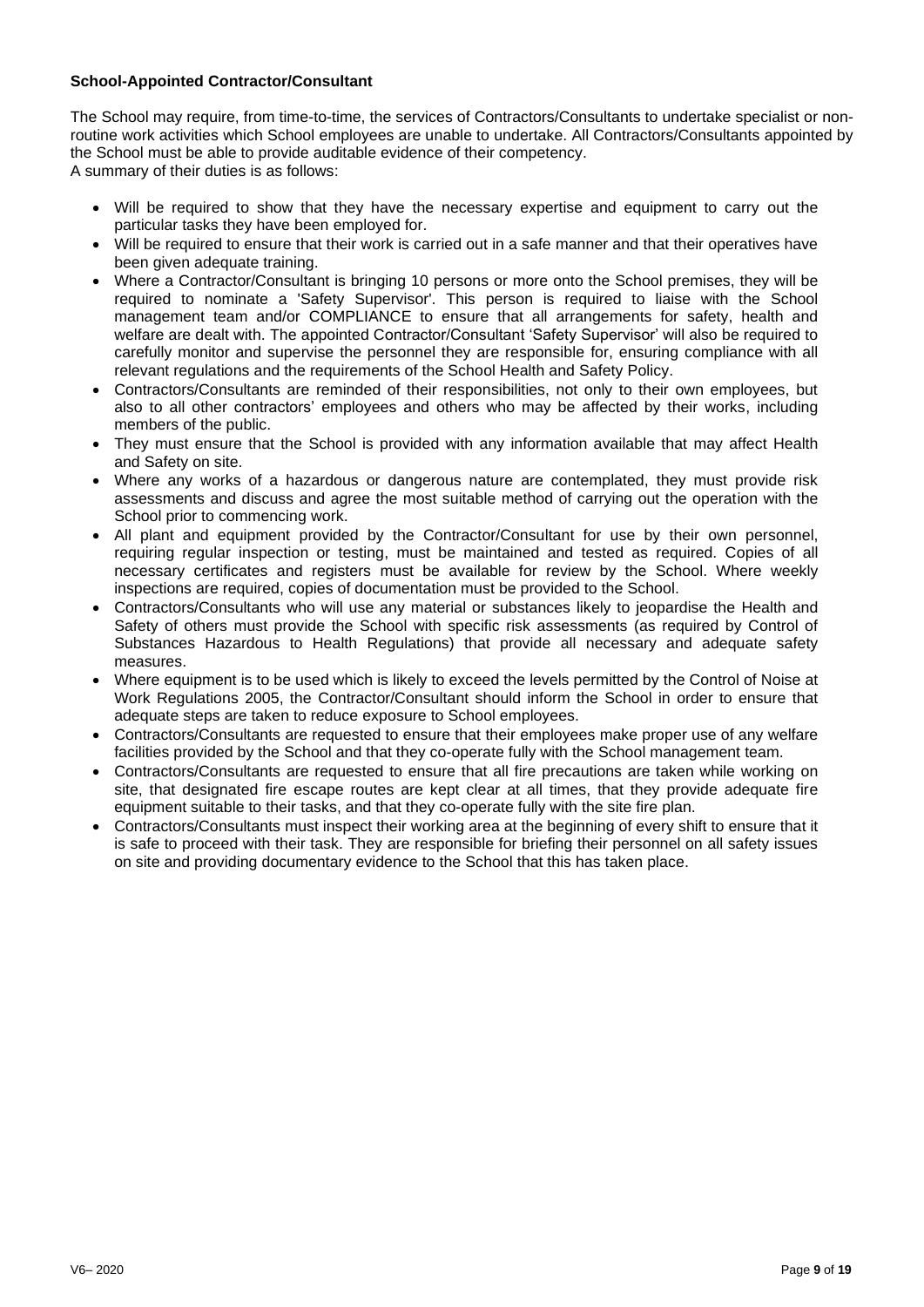# <span id="page-9-0"></span>**Designated Responsibility Summary**

| <b>Topic</b>                                     | <b>Responsible Department</b>                                  |
|--------------------------------------------------|----------------------------------------------------------------|
| Health and Safety Policy review                  | <b>Head Teacher</b>                                            |
| Health and Safety administration                 | School Management Team                                         |
| Facility administration                          | School Management Team                                         |
| Health and Safety training                       | School Management Team                                         |
| Premises risk assessments                        | School Management Team, Employees<br>(supported by COMPLIANCE) |
| Work activity risk assessments                   | School Management Team, Employees<br>(supported by COMPLIANCE) |
| Display screen equipment assessments             | School Management Team, Employees<br>(supported by COMPLIANCE) |
| Manual handling assessments                      | School Management Team, Employees<br>(supported by COMPLIANCE) |
| <b>COSHH</b> assessments                         | School Management Team, Employees<br>(supported by COMPLIANCE) |
| Fire risk assessments                            | School Management Team, Employees<br>(supported by COMPLIANCE) |
| Expectant/New mother risk assessments            | School Management Team, Employees<br>(supported by COMPLIANCE) |
| Young Person risk assessments                    | School Management Team, Employees<br>(supported by COMPLIANCE) |
| <b>First Aid</b>                                 | School Management Team                                         |
| <b>Emergency Planning</b>                        | School Management Team, Employees<br>(supported by COMPLIANCE) |
| Vetting Contractor/Consultants                   | School Management Team<br>(supported by COMPLIANCE)            |
| Monitoring of Health and Safety in the workplace | School Management Team, Employees<br>(supported by COMPLIANCE) |
| Site inspections                                 | School Management Team<br>(supported by COMPLIANCE)            |
| Audits                                           | School Management Team<br>(supported by COMPLIANCE)            |
| Accident, Incident and Near Miss investigations  | School Management Team<br>(supported by COMPLIANCE)            |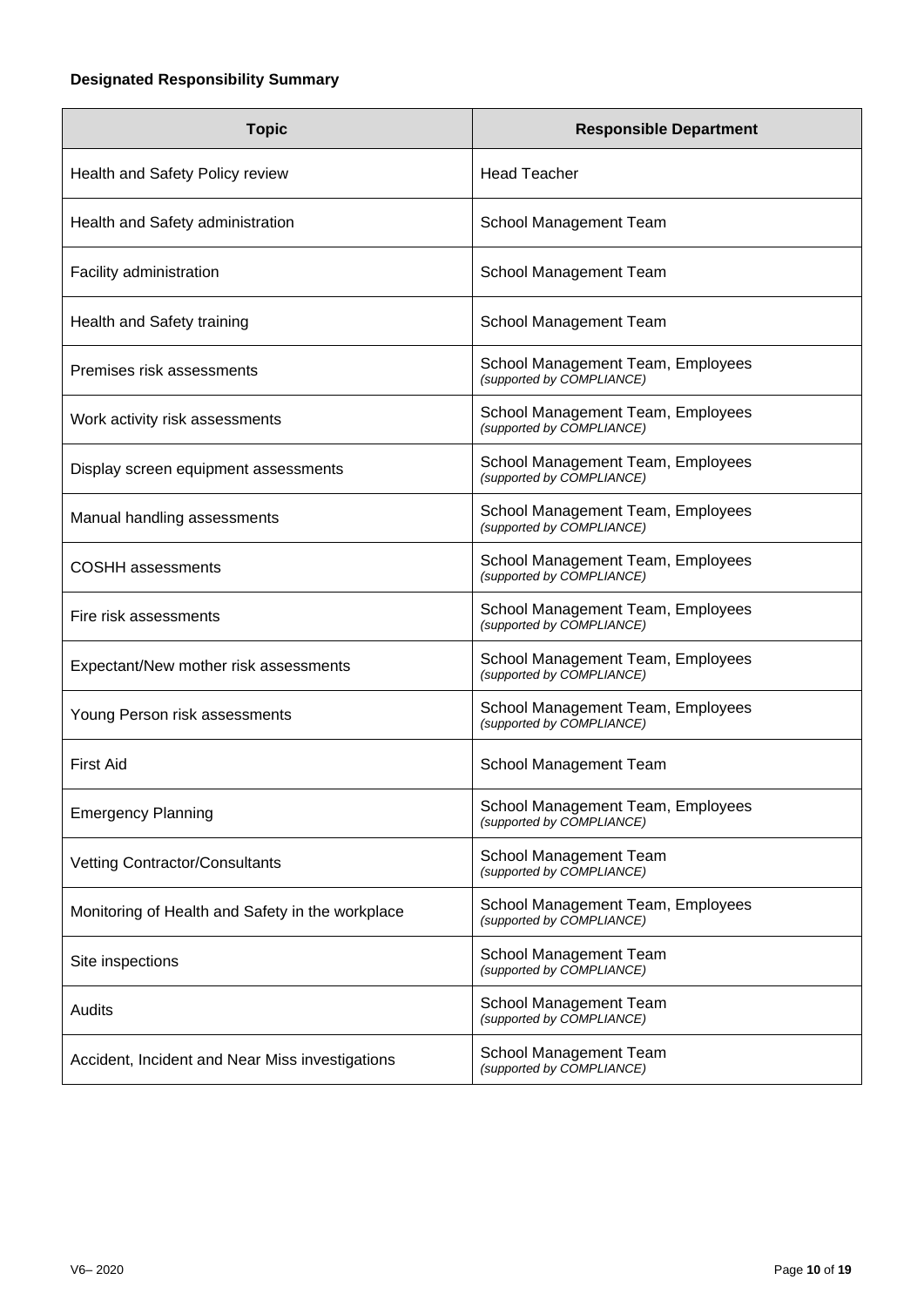# <span id="page-10-0"></span>**Management Arrangements**

# <span id="page-10-1"></span>**Visitors and Third Parties**

#### *School premises*

Visitors to the School premises may not be aware of the risks associated with the site, therefore all visitors must:

- Proceed, on arrival, to the reception/office area.
- Be made aware of the School requirements and rules for visitors.
- Be accompanied by the person they are visiting, who in turn is responsible for the visitor's safety and ensuring that visitors are aware of any hazardous process or situation they may be exposed to.

#### *Site locations/work areas/premises*

Any visitors to work locations that are under the control of the School may not be aware of the risks associated with the site, therefore all visitors must:

- Have authorisation from a School representative to be in the work area.
- Comply with the site rules that are communicated on arrival.
- Adhere to any designated traffic/pedestrian routes.
- Stay within the site area they have been nominated or instructed to visit.

# <span id="page-10-2"></span>**Safety Training**

Preventing accidents and ill health caused by work is a key priority for everyone at the School. The Governors recognise that competent employees are valuable and that providing Health and Safety information and training helps them to:

- Ensure their employees are not injured or made ill by the work they carry out.
- Develop a positive Health and Safety culture, where safe and healthy working becomes second nature to everyone.
- Find out how Health and Safety could be managed better.
- Meet legislative requirements.

Members of the Management Team will be provided with all relevant additional training, which will enable them to undertake the Health and Safety responsibilities that have been allocated to them. Members of the Management Team will be responsible for ensuring that the School and all its employees maintain the ethos of continual improvement in Health and Safety standards and culture.

A work-based competency matrix will be established for all employees of the School. This matrix will provide the Management Team with sufficient information to create a rolling Employee Training and Development plan. The competency matrix will include any identified re-training or refresher dates and will be reviewed on an annual basis, as a minimum, by a nominated member of the Management Team, assisted if required, by the appointed Health and Safety Advisor.

An annual training plan will be established following the review of the employee competency matrix. The plan will include both internal and external training requirements. Specialist training, both operational and required by legislation, will be included.

Records of all training will be included on the competency matrix and copies of attained certification kept on employee personnel files.

#### <span id="page-10-3"></span>**Lone Working**

The School endeavours to avoid lone working whenever possible. However, the Management Team are aware that employees may be required to work alone at either the School premises or when visiting/working at clients' premises. The School recognises and accepts that it is essential that employees remain safe at all times whilst working on its behalf. Employees are provided (where appropriate) with a mobile telephone (or they can use their own) which will enable communications between them and their appointed member of the School Management Team.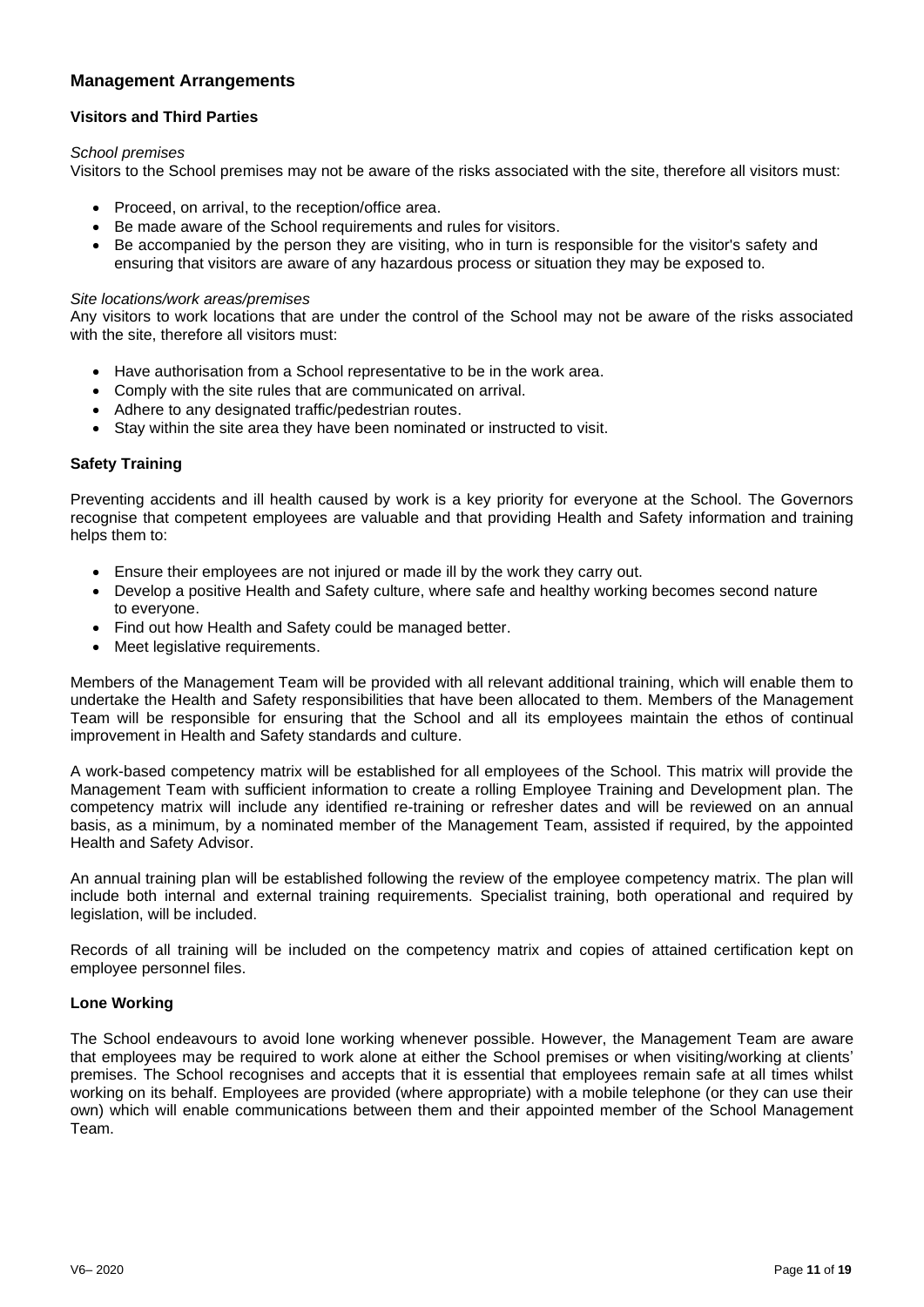All employees must:

- Ensure they have read and understood any specific risk assessments that have been compiled for the activity they are working on.
- Ensure they adhere to any systems developed for their protection while working alone.
- Take personal responsibility for sharing information regarding their whereabouts (time out, location being visited, contact details, expected time of return).
- Report any incidents concerning lone working to enable systems to be reviewed and revised.
- If not returning to the School base at the end of the last visit, notify their appointed member of the School Management Team to inform them that they have left their client/location and they are okay (or otherwise).

#### <span id="page-11-0"></span>**Refusal to Work on the Grounds of Health and Safety**

The School will take all reasonable measures to ensure that those persons covered by this process (employees, self-employed, contractors/consultants) are aware that their continued employment will not be affected in the event of any invoking of this policy.

The School will take all reasonable measures to prevent, so far as it is reasonably practical, any invocation placed on any person by this Policy by planning safe working conditions and taking all factors into account.

Employees, self-employed and contractors/consultants of the School will at all times exercise diligence in monitoring their safe working environment for themselves and other persons in the working area.

It is a condition that all employees, self-employed and contractors/consultants shall comply with the following: If any situation arises which an employee believes will or has resulted in an unsafe working environment for some or all, they must bring their concern to the attention of their direct supervisor so it can be investigated and resolved to an acceptable conclusion, if possible.

- The employee must clearly describe what the concerns or issues actually are.
- If a member of the School Management Team cannot be immediately contacted the relevant work should stop.
- The most senior member of staff will check that there are no instructions or information available to resolve the issue.
- If the member of the School Management Team does not support the concern, a 'second opinion' is to be sought to either verify the findings or support the concerns.
- Providing the concern is genuine, even if it is ultimately seen to be unfounded, the employee will not be the subject of any detrimental action by the School.

#### <span id="page-11-1"></span>**Accident, Incident and Near Miss Reporting**

Accidents (no matter how minor an injury may be), incidents, and near misses will be included in the accident book located at the School premises.

An appropriate investigation of any accident, incident or near miss will be carried out by a member of the School Management Team, assisted by the appointed Health & Safety Advisor, if required. The investigation will establish the actual or underlying cause of the incident and will enable the School to instigate additional control measures to prevent re-occurrence.

The School recognises and accepts the legal duties placed upon them by the Reporting of Injuries, Diseases and Dangerous Occurrences Regulations2013 that require them to report and record some work-related accidents by the quickest means possible.

Incapacitation means that the worker is absent or is unable to do work that they would reasonably be expected to do as part of their normal work.

The School has a responsibility to still maintain records of over-three day-injuries. The accident book entry will be used as the mechanism for capturing this data.

The deadline by which the over-seven-day injury must be reported has also increased to fifteen days from the day of the accident.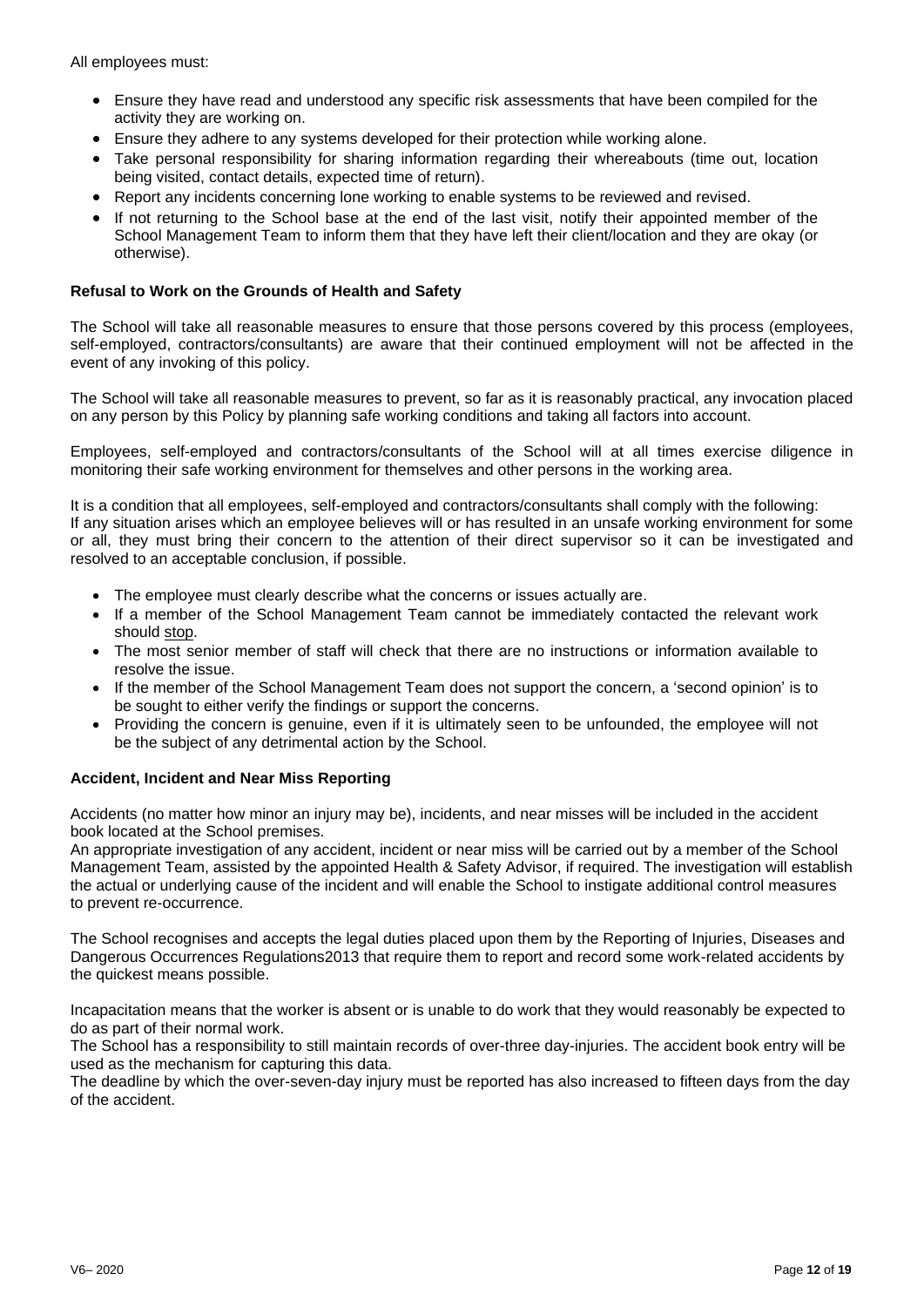The School will report:

- deaths;
- specified injuries:
- over-7-day injuries where an employee or self-employed person is away from work or unable to perform their normal work duties for more than 7 consecutive days;
- non-fatal accidents to non-workers (e.g. members of the public)
- certain occupational diseases;
- dangerous occurrences where something happens that does not result in an injury, but could have done;

If an accident has occurred in a work situation then a member of the Management Team will contact the Health and Safety Advisor to discuss the necessary course of action. Relevant accidents/incidents will be reported online via the Health and Safety Executive website.

# <span id="page-12-0"></span>**The Workplace (Health, Safety & Welfare) Regulations 1992**

The Management Team ensures that the School premises meet the health, safety and welfare needs of all its employees, contractors, members of the public and people with disabilities. Due consideration has been given to the working environment, ensuring it is adequate in respect of ventilation, working temperature, lighting, cleaning materials, traffic routes, falling objects, translucent doors, general welfare, toilets, washing facilities, drinking water and eating facilities.

Welfare facilities are provided by the client when employees are required to work away from the School premises. When these facilities are not available, the Management Team ensure that suitable provision is made by either utilising facilities that are readily available to the public (where works are being completed within a 10 hour period) or a purpose-built mobile oasis unit comprising of sufficient number of toilet and washing facilities (where works are expected to exceed 10 hours).

# <span id="page-12-1"></span>**The Manual Handling Operations Regulations 1992**

The School is aware of the requirements placed upon it by the regulations. In order to meet these legislative requirements and to protect those employees who may be affected by manual handling activity, the School will:

- So far as is reasonably practicable avoid the need for hazardous manual handling.
- Conduct a suitable risk assessment for any hazardous manual handling that cannot be avoided.
- So far as is reasonably practicable reduce the risk of injury from hazardous manual handling.

Manual handling risk assessments will be conducted by the Management Team, assisted by the Health and Safety Advisor, and will take into account:

- The task being completed and how the risk(s) can be reduced.
- The individual(s) conducting the task and any training requirement.
- The load involved in the activity and any method that could be used to reduce it to a more manageable size.
- The work environment where the activity will take place.

Employees of the School are made aware of their responsibilities and duties during the induction process and via a manual handling guidance document. All employees will:

- Follow any implemented safe systems of work.
- Use any supplied equipment in the manner they have been trained to do.
- Co-operate with the School on Health and Safety matters.
- Tell their line manager/supervisor if they identify hazardous handling activities.
- Make sure that their work activities do not put others at risk.

# <span id="page-12-2"></span>**The Health and Safety (Display Screen Equipment) Regulations 1992**

Employees who use display screen equipment, e.g. PC/laptop users, are required to complete a workstation selfassessment form. Completed forms are reviewed by the Management Team, assisted by the Health and Safety Advisor, and any issues or queries will be discussed with the DSE user. The assessments will consider factors such as the workstation set-up, equipment (chair, keyboard, screen, etc.), the environment (lighting, heating, etc.), and types of work being completed.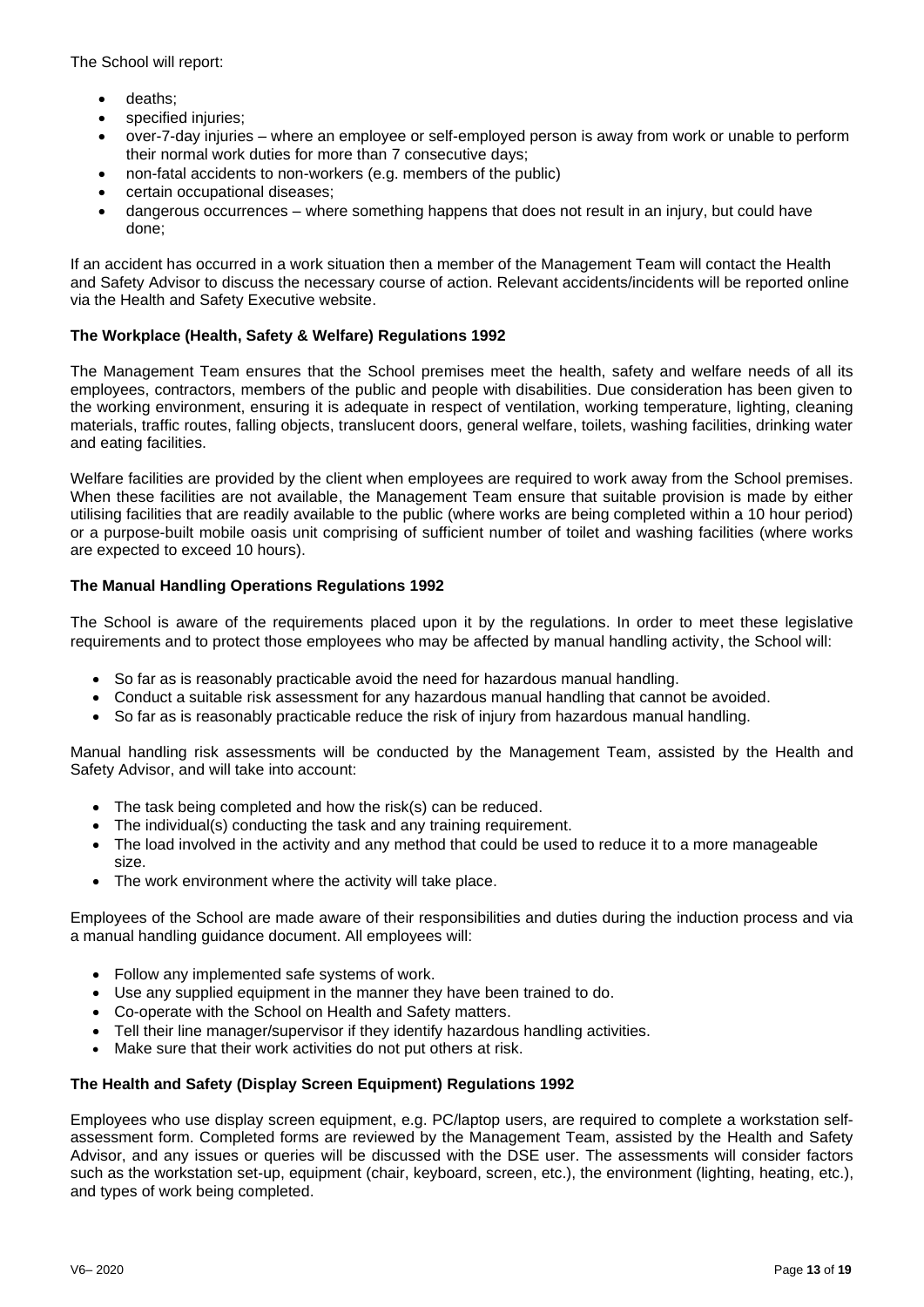The School will ensure that free eye/eyesight testing and correction is available for those employees identified as using DSE.

The Management Team ensure that all relevant training and information is provided to an employee to enable them to undertake the work involving DSE in a safe manner.

# <span id="page-13-0"></span>**The Health and Safety (Consultation with Employees) Regulations 1996**

The Management Team recognise that having, and maintaining, a mechanism for communicating relevant Health and Safety information is important in establishing an on-going positive Health and Safety culture. To this end, the School will consult with employees or their representatives on the following:

- The introduction of any work activity or issue which may substantially affect their Health and Safety at work, for example the introduction of new equipment or new systems of work.
- The contact details of the person nominated as the School competent person with regards to Health and Safety.
- Information on the risks and dangers arising from the work activities, measures implemented to reduce or get rid of these risks, and what employees should do if they are exposed to a risk.
- The planning/organisation for Health and Safety training.

Additional information is displayed via the HSE poster displayed in the workplace, safety posters, leaflets, safety pamphlets and verbal safety information.

The School encourages all employees to enter into the spirit of the regulations by taking part in discussions with their supervisor/line manager. Any required actions from the discussions are agreed with both parties and escalated through the Management Team for opinion and rectification where necessary. Any action taken as a result of the information given by an employee will be communicated directly to them.

The School fully involves, or will involve, non-English speaking employees, including labour only. The Management Team, assisted by the appointed Health and Safety Advisors, will utilise documents that are readily available on the HSE website in different languages. These documents and any specific site instructions will be aided by pictograms and interpreters if required.

# <span id="page-13-1"></span>**The Electricity at Work Regulations 1989**

The School will ensure electrical equipment is physically capable of doing the job and designed and constructed so that mechanical and electrical stresses do not cause the equipment to become unsafe. Electrical equipment will be visually checked by the user to spot early signs of damage or deterioration. The user's visual check will include:

- Switching off and unplugging the equipment before any checks.
- Checking that the plug is correctly wired (but only if they are competent to do so).
- Ensuring that the fuse is correctly rated by checking the equipment rating plate or instruction book.
- Checking that the plug is not damaged and that the cable is properly secured, with no internal wires visible.
- Checking the electrical cable is not damaged and has not been repaired with insulating tape or an unsuitable connector (damaged cable will only be replaced with a new cable by a competent person).
- Checking that the outer cover of the equipment is not damaged in a way that will give rise to electrical or mechanical hazards.
- Checking for burn marks or staining that suggests the equipment is overheating.
- Ensuring any trailing wires are positioned so that they are not a trip hazard and are less likely to get damaged.

If employees are concerned about the safety of equipment, they are advised to stop it from being used and report the matter to a member of the Management Team, who will arrange for the faulty equipment to be removed from service until a qualified electrician undertakes a more thorough check.

# <span id="page-13-2"></span>**The Personal Protective Equipment at Work Regulations 1992**

The School recognises that Personal Protective Equipment (PPE) should only be used when risks cannot be avoided or sufficiently reduced by other preventative measures or through work re-organisation. The School will ensure that there is sufficient supply of PPE when required and that all employees are suitably trained in its safe storage and use.

All PPE issued must be stored as per the manufacturer's specification.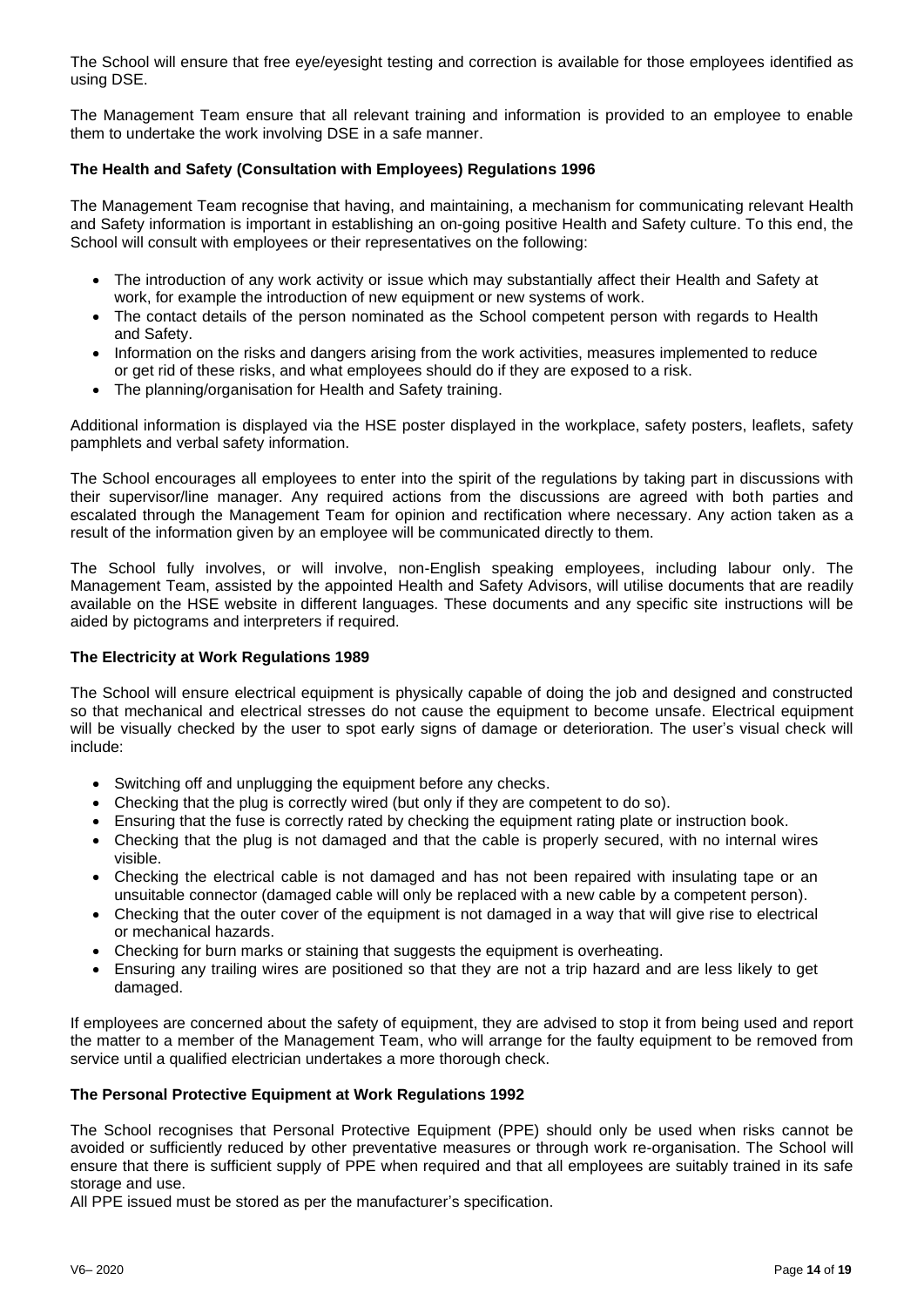It is the employee's and sub-contractor's duty to not misuse or interfere with any Health and Safety equipment, including PPE, supplied for their safety.

The Management Team, assisted by the Health and Safety Advisor if appropriate, ensures that a suitable review is completed when more than one type of PPE is being worn, to confirm that each type of equipment is compatible with the other(s) and continues to provide suitable protection for the wearer.

## <span id="page-14-0"></span>**The Control of Substances Hazardous to Health Regulations 2002**

Before any hazardous substances are used during a work process, a material safety data sheet (MSDS) will be requested from the supplier and an appropriate assessment made of the risks from that substance undertaken by a member of the Management Team, assisted by the Health and Safety Advisor.

Alternative less harmful substances will be used wherever possible.

Assessments will consider storage, handling, and aspects of use, exposure, PPE requirements, workers' health, and emergency actions. The Management Team will brief employees on any hazard or substance precautions, with written records being held at the School premises.

Following the assessment, any substance or material that has a flammable content will be stored in a separate area and held within a metal, fire retardant cabinet.

In order to comply with the legislative requirements placed upon it, the School will provide adequate control of exposure to substances by:

- Applying the eight principles of good practice
	- Design and operate processes and activities to minimise emission, release, and spread of *substances hazardous to health.*
	- o *Take into account all relevant routes of exposure - inhalation, skin absorption, and ingestion - when developing control measures.*
	- o *Control exposure by utilising measures proportionate to the health risk.*
	- o *Choose the most effective and reliable control options which minimise the escape and spread of substances hazardous to health.*
	- o *Where adequate control of exposure cannot be achieved by other means, provide, in conjunction with other control measures, suitable Personal Protective Equipment.*
	- o *Check and review regularly all elements of control measures for their continuing effectiveness.*
	- o *Inform and train all employees on the hazards and risks from the substances with which they work and the use of control measures developed to minimise the risks.*
	- o *Ensure that the introduction of control measures does not increase the overall risk to Health and Safety.*
- Ensuring that the Workplace Exposure Limit is not exceeded.
- Ensuring that exposure to substances which can cause occupational asthma, cancer, or damage to genes that can be passed from one generation to another, is reduced as low as is reasonably practicable.

#### <span id="page-14-1"></span>**The Work at Height Regulations 2005 (amended 2007)**

It is the policy of the School to comply with the Work at Height Regulations 2005, which apply to all work at height where there is a risk of a fall liable to cause personal injury. A place is 'at height' if a person could be injured falling from it, even if it is at or below ground level. 'Work' includes moving around at a place of work (except by a staircase in a permanent workplace) but not travel to or from a place of work.

In accordance with these regulations, the School will:

- Avoid work at height wherever possible.
- Use work equipment or other measures to prevent falls where they cannot avoid working at height.
- Where a risk of a fall cannot be eliminated, use work equipment or other measures to minimise the distance and consequences of a fall, should one occur.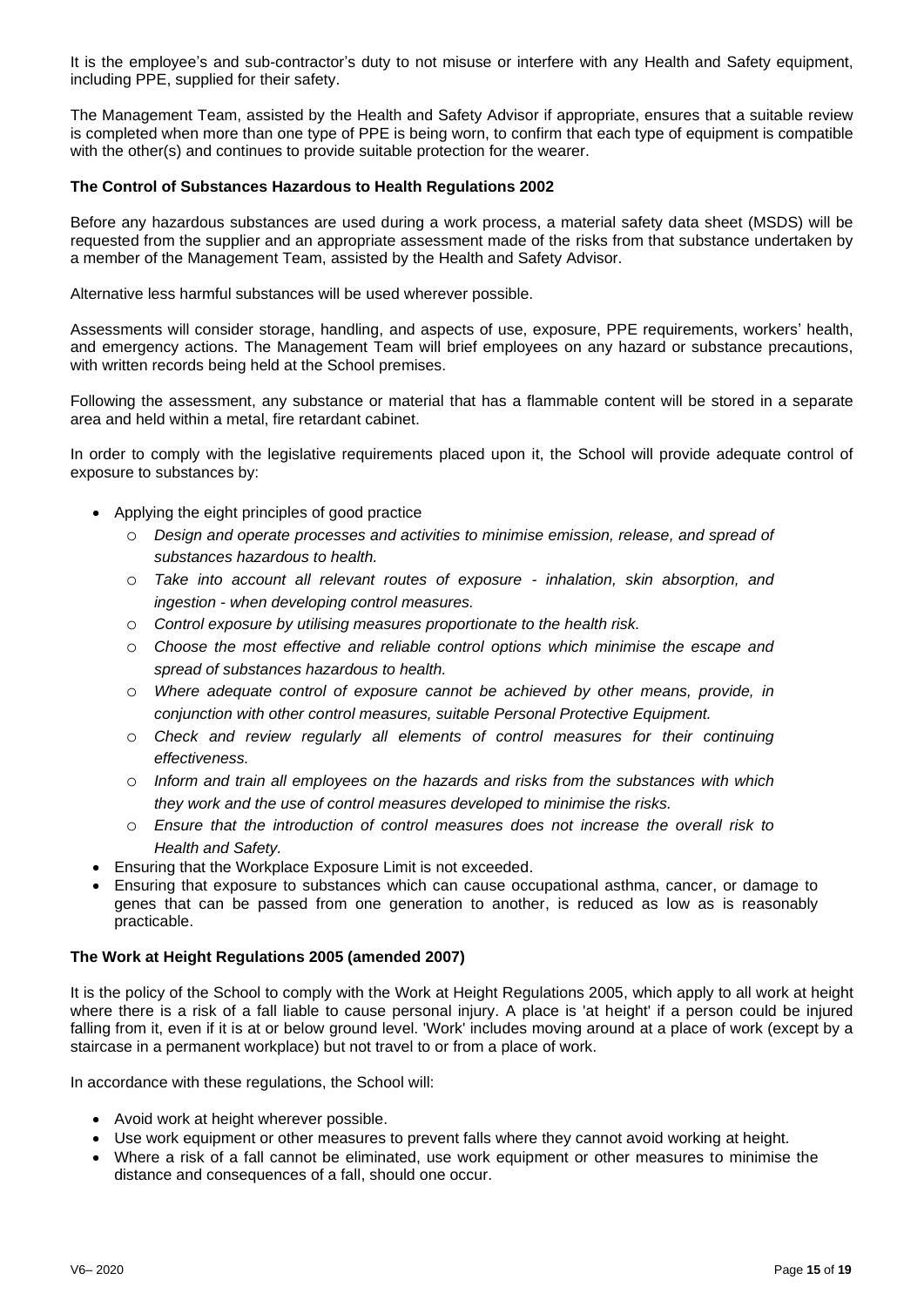Before any work at height takes place, the below must be followed:

- If there is an alternative means of carrying out work, which removes the need to work at height, this should be utilised.
- All work at height must be properly planned and organised.
- All work at height must be carried out under appropriate supervision, in as safe a way as is reasonably practicable.

For all work at height, the School will:

- Use the most suitable equipment.
- Give collective protection measures (e.g. guard rails) priority over personal protection measures (e.g. safety harness).
- Take account of the work conditions and the risks to the safety of all those at the place where the work equipment is to be used.
- Plan for emergencies and rescue.
- Take into account weather conditions that could endanger Health and Safety.
- Ensure that those working at height are trained and competent.
- Ensure that the place where work at height is done is safe.
- Ensure that the equipment is appropriately inspected.
- Ensure that the risks from fragile surfaces and falling objects are properly controlled.
- Take account of the relevant risk assessments that have been carried out.

# <span id="page-15-0"></span>**The Regulatory Reform (Fire Safety) Order 2005**

The School will make a suitable and sufficient assessment of the risks to which relevant persons are exposed whilst working at the premises. This assessment will be used for the purpose of identifying the measures they need to take to comply with the requirements and prohibitions imposed on them by the Order. The nature of the assessment will vary according to the type and use of the premises, the persons who use or may use the premises, and the risks associated with that use. The completed risk assessment will be reviewed regularly by the Management Team to ensure it remains up to date and valid, and to reflect any significant changes that may have taken place.

The School will ensure systems are in place to check all fire procedures and that monitoring, testing and maintenance of fire fighting equipment, emergency lighting and alarm systems, is completed. The Management Team, assisted by the Health and Safety Advisor, will conduct regular tours/inspections of the premises and work activities to ensure that identified control measures have been implemented.

Fire Action signage will be placed in prominent positions throughout the premises to act as a reminder for all employees, visitors, contractors, etc. of the emergency evacuation procedure.

The fire procedures will be under the control of the Management Team, assisted by the Health and Safety Advisor.

# <span id="page-15-1"></span>**The Provision and Use of Work Equipment Regulations 1998**

The School will ensure that suitable equipment is provided and an assessment of risk is carried out. The assessment considers the current provision of protection and preventative measures. All users of School tools and equipment will be suitably trained in their use. The Management Team ensures that all relevant information and instructions on the use of work equipment is readily available to all employees for review.

All tools and equipment purchased, and used by employees, will have suitable control measures to protect employees against risks associated with dangerous parts of machinery, e.g. fixed guards, interlocked guards, etc.

Equipment will be checked prior to use, ensuring that all controls, indicators, switches and displays are clear and free from obstruction, dirt, damage, etc.

All equipment will be maintained in good working order by the School. Employees are required to liaise with their Management Team representative if they have any queries or concerns regarding a piece of equipment. The piece of equipment in question will be removed from service to prevent use and a suitable replacement acquired.

The School is aware that for larger pieces of equipment, for example a fixed piece of machinery, an immediate replacement is not practical. In this circumstance, the Management Team will arrange for a suitable repair to be completed by a person with the relevant competency and skill set.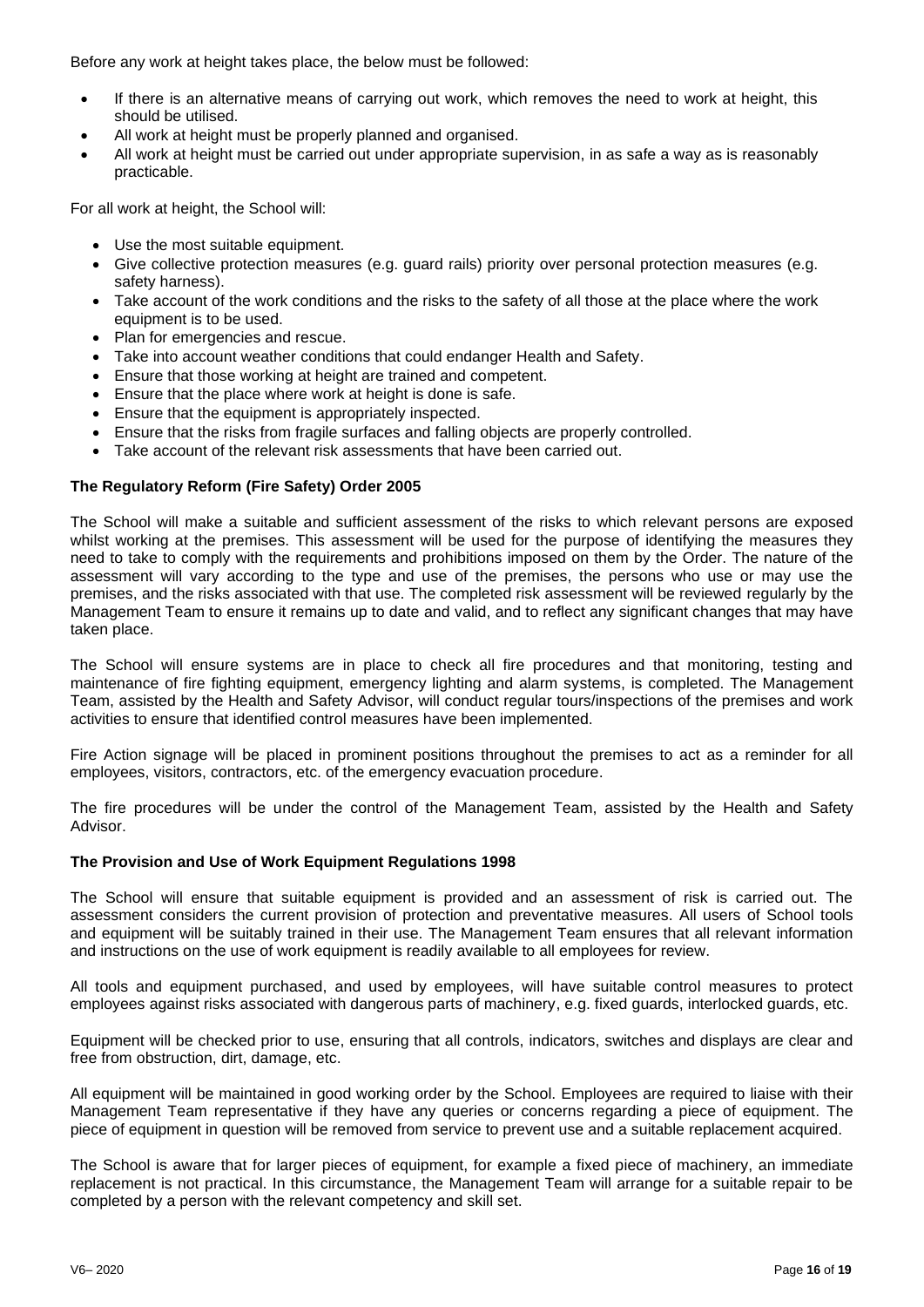On occasions, the School may need to hire in equipment, due to specialised work or quantity of work. The equipment will only be obtained from approved hire companies which supply the appropriate training and supporting documentation to ensure all employees and sub-contractors are suitably trained in the use of the equipment.

# <span id="page-16-0"></span>**The Management of Health and Safety at Work Regulations 1999**

The School will make appropriate arrangements for effective preventative or protective measures identified as a result of risk assessments. The Management Team, assisted by the Health and Safety Advisor, will ensure that:

- All premises and activities subject to risk assessments are assessed in accordance with the relevant legislation, using an appropriate documented format.
- Such assessments are repeated whenever any of the following factors occur:
	- o Change in legislation.
	- o Change in control measures.
	- o Significant change in work carried out.
	- o Transfer to new technology.
	- $\circ$  Original assessment is no longer valid.
- Assessments are recorded and copies held at the School premises.
- The results of all such assessments are communicated to, and available for inspection by, all employees (an acknowledgement form will be used to ensure that all persons affected by the work activity or premises have read and understood the content and the role they must undertake).
- All assessments identify necessary protective and preventative measures.
- Specific assessments are completed for specified groups Young Persons, Expectant/New Mothers.

The School will monitor safety performance on an informal daily basis by ensuring Health and Safety issues are discussed with employees.

The School have appointed COMPLIANCE as their source for Health and Safety assistance and competent advice.

COMPLIANCE will conduct random site visits if agreed with the School. The site visit will be used to monitor performance and ensure that all employees are aware of, and implementing, the standards which have been set and are required. The appointed Health and Safety Advisor will compile a report following each visit, detailing topics discussed and any actions required for completion.

The COMPLIANCE Advisor will undertake an annual audit of safety standards following a standard set of questions established to ascertain the level of legislative compliance of the School. At least one member of the Management Team will participate in the audit process and provide answers and documentary evidence on behalf of the School.

#### <span id="page-16-1"></span>**The Health and Safety (First Aid) Regulations 1981**

The School ensures that a sufficient number of employees are identified and trained in emergency aid and/or are First Aiders. The identity and location of the nominated First Aid employees will be included on notice boards and the specific First Aid signage. First Aid kits will be located throughout the premises and it is the responsibility of the First Aid personnel to ensure that the kits are checked on a regular basis and remain suitably stocked.

#### <span id="page-16-2"></span>**Protection of Young Persons**

The School will ensure that young persons (under 18 years of age) employed by them are protected at work from any risks to their Health and Safety which are a consequence of their lack of experience or because they have not yet fully mentally and physically matured. Therefore, a specific risk assessment will be undertaken before work commences, as part of the induction process for young persons.

Where this concerns a child (not over compulsory school age), in addition to carrying out this assessment, its findings must be communicated to a person having parental responsibilities/rights for that child. Where the young person is on a 'relevant' scheme, i.e. work placement, then the placement organisation must be involved in the assessment process.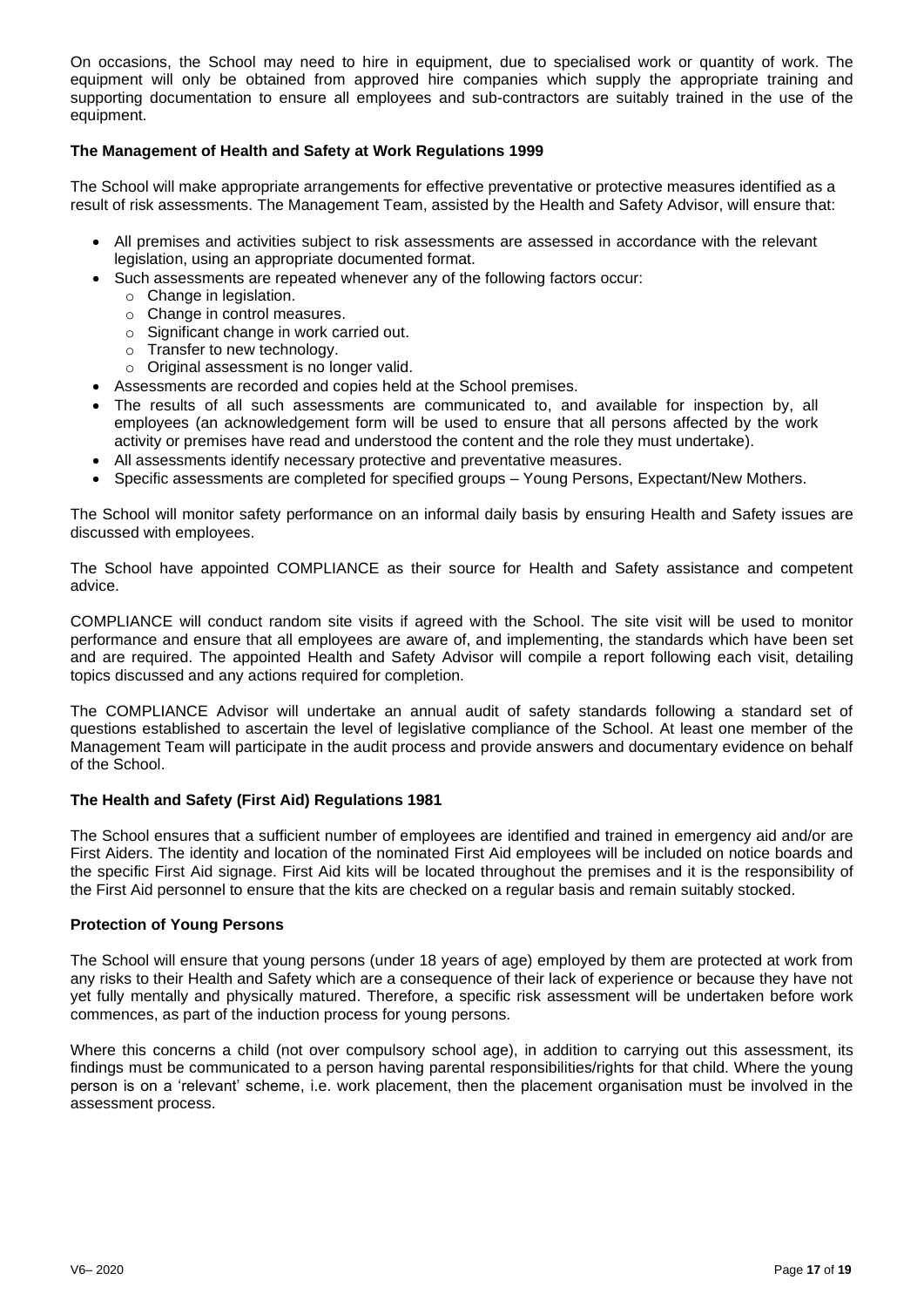#### <span id="page-17-0"></span>**New and Expectant Mothers**

The School is aware of the obligations placed upon them by legislation regarding an employee who has notified them in writing that she is a new or expectant mother. When an employee provides written notification (regulation 18 of MHSW) to the School stating that she is pregnant, or that she has given birth within the past six months, or that she is breastfeeding, the relevant member(s) of the Management Team will immediately review any risk assessments applicable to the work activity(s) being undertaken. In addition to this review, a member of the Management Team, assisted by the Health and Safety Advisor, will conduct a specific assessment for the employee in question. If this risk assessment has identified any risks to the Health and Safety of a new or expectant mother, or that of her baby, and these risks cannot be avoided by taking any necessary preventative and protective measures under other relevant Health and Safety legislation, then the School will take action to remove, reduce or control the risk. If the risk cannot be removed, the School will take the following actions:

**Action 1 -** Temporarily adjusts the employee's working conditions and/or hours of work or, if that is not possible: **Action 2 -** Offer her suitable alternative work (at the same rate of pay) if available or if that is not feasible: **Action 3** - Suspend her from work on paid leave for as long as necessary, to protect her Health and Safety, and that of her child.

#### <span id="page-17-1"></span>**Violence and Aggression**

The School, both as an organisation and a Management Team, will not tolerate harassment and violence of any kind. This stance is followed throughout the School and includes the relationships between colleagues, employees and client staff, and between staff and any other third party.

Issues of harassment and violence will be treated as disciplinary offences (up to and including dismissal or, if appropriate, criminal action). The list below is an indicator as to what constitutes harassment or violent conduct. It is not an exhaustive list and other issues may be considered by the management team as equal to those listed below:

- Physical violence.
- Verbal violence and aggression (abusive language, swearing).
- Sexual innuendo.
- Intimidation.
- Invasion of personal privacy.
- Exclusion of individuals.
- Abusive or prank phone calls/emails.

False accusations of harassment or violence will not be tolerated by the School and may result in the accuser facing disciplinary action.

The School will provide support, via the Management Team, to anyone who has been subjected to harassment/violence. This support may include counselling by a health professional.

The School will ensure that training is provided to employees to prevent and deal with the risks of harassment and violence.

The School will conduct risk assessments for their work activities, and include/consider risks to employees from violence and aggression.

This process includes:

- Planning thinking ahead and considering situations where violence and aggression could arise.
- Consideration as to who might be harmed and how in particular, consideration is given to those working alone.
- Communication methods Are employees in regular contact with the office? Can they call for help if problems arise? What are the client's processes?
- Recording the risk assessment and informing staff of the procedures and controls to follow.

If the risk assessment identifies a risk of violence or aggression, the School will develop a procedure which will clearly define the School's views and their stance on zero tolerance towards violence and aggression in the workplace.